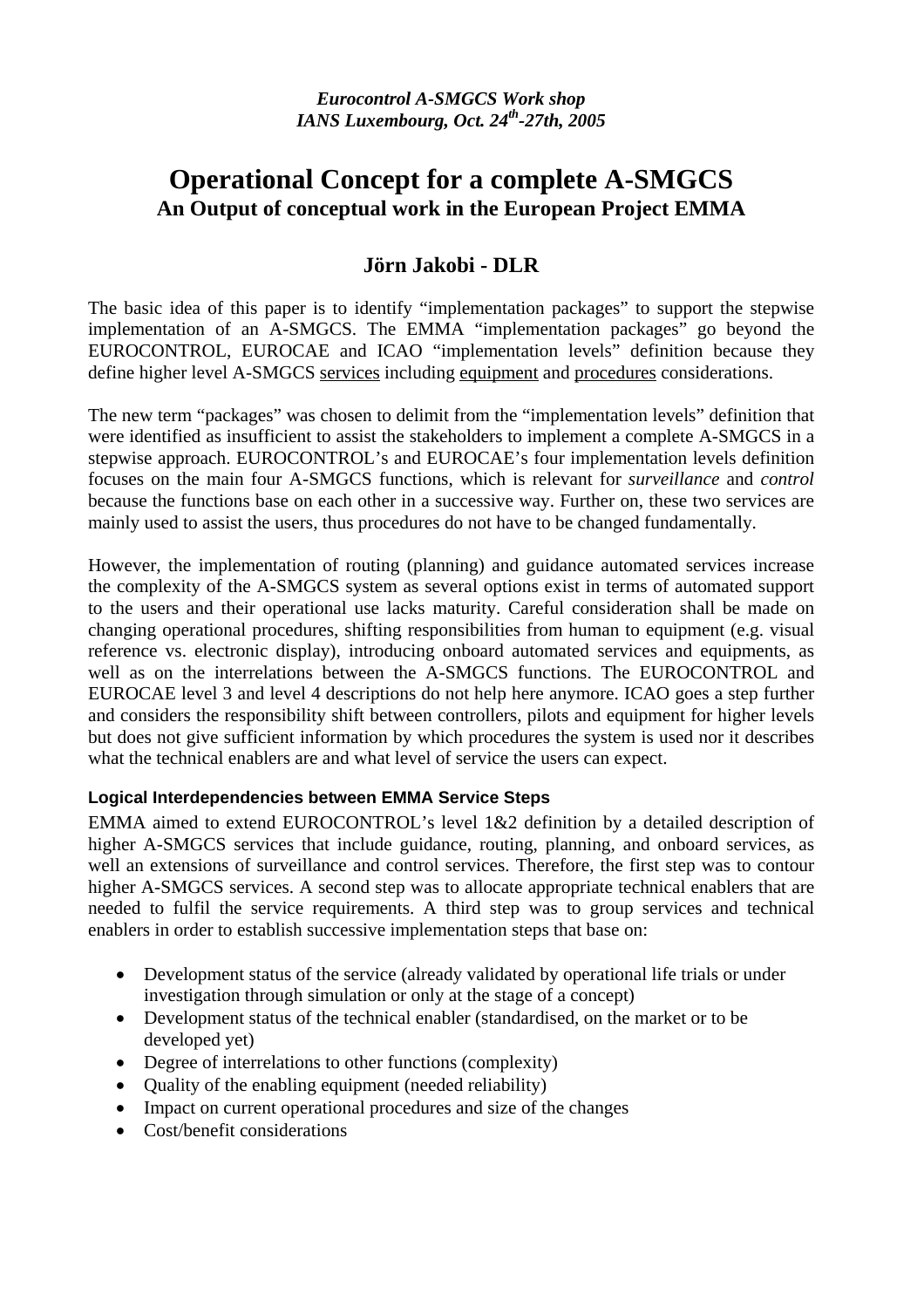The individual steps for each A-SMGCS service, which were agreed among EMMA partners<sup>[1](#page-1-0)</sup>, can be found in chapter 2 of the EMMA OSED document (D133u\_OSED-update). The objective here is to map such individual implementations steps to the proposed implementation packages. Such individual service steps shall not be considered in isolation but their interdependencies as well as the required technical enablers need to be considered. For instance, there is no value to implement a "route deviation conflict alerting" function when the taxi route is not known to the alerting function, that is, a routing function has to be implemented first.

[Figure 1](#page-1-1) attempts to depict the arrangement of individual steps for each A-SMGCS service in a chronological order. The services are arranged to the main users: ATCOs, Flight Crew, and Vehicles Drivers. Concerning ATCOs the services comply with the main A-SMGCS functions: surveillance, guidance, routing, and control. Flight Crews and Vehicles Drivers receive an onboard service by different characteristics (more details to the services in the EMMA document D133u\_OSED-update).

|                                                                                                                                                                                                                                                                                                                                                                                                                                                                                                                                   |  | <b>Expected Steps to each Service</b> |                                                        |                                                                |                                       |                                                    |                                                                   |                          |  |                                         |                                    |
|-----------------------------------------------------------------------------------------------------------------------------------------------------------------------------------------------------------------------------------------------------------------------------------------------------------------------------------------------------------------------------------------------------------------------------------------------------------------------------------------------------------------------------------|--|---------------------------------------|--------------------------------------------------------|----------------------------------------------------------------|---------------------------------------|----------------------------------------------------|-------------------------------------------------------------------|--------------------------|--|-----------------------------------------|------------------------------------|
| <b>Surveillance</b>                                                                                                                                                                                                                                                                                                                                                                                                                                                                                                               |  |                                       | S <sub>1</sub><br>id/pos<br>everything<br>manoeuvering | S <sub>2</sub><br>$Step 1 +$<br>id/pos a/cin the movement area |                                       |                                                    | S <sub>3</sub><br>$S2 + id / pos$<br>vehicles<br>movement<br>area |                          |  |                                         |                                    |
| <b>Control</b>                                                                                                                                                                                                                                                                                                                                                                                                                                                                                                                    |  | C <sub>1</sub><br><b>Conflict Rwy</b> |                                                        |                                                                | C <sub>2</sub><br><b>Conflict Twy</b> | C <sub>3</sub><br><b>Plan Deviation</b>            |                                                                   |                          |  | C <sub>4</sub><br><b>Conflict Apron</b> |                                    |
| <b>Guidance</b>                                                                                                                                                                                                                                                                                                                                                                                                                                                                                                                   |  | G1<br>Manual switched ground guidance |                                                        |                                                                |                                       |                                                    | G <sub>2</sub><br><b>Auto switch</b>                              |                          |  |                                         |                                    |
| <b>Routing</b>                                                                                                                                                                                                                                                                                                                                                                                                                                                                                                                    |  | R <sub>1</sub><br>Manual              |                                                        |                                                                | R <sub>2</sub><br>Semi-auto           |                                                    |                                                                   | R3<br>Auto<br>(planning) |  | R <sub>4</sub><br><b>ROP</b>            |                                    |
| Airborne                                                                                                                                                                                                                                                                                                                                                                                                                                                                                                                          |  |                                       |                                                        | A <sub>1</sub><br><b>AMM</b>                                   |                                       | A <sub>2</sub><br><b>Ground traffic</b><br>+ CPDLC |                                                                   |                          |  | A <sub>3</sub><br><b>HUD</b>            | A <sub>4</sub><br>Auto<br>steering |
| <b>Vehicles</b>                                                                                                                                                                                                                                                                                                                                                                                                                                                                                                                   |  |                                       | V <sub>1</sub><br><b>AMM</b>                           | V <sub>2</sub><br>Ground<br><b>Traffic</b>                     |                                       |                                                    | V <sub>3</sub><br>Data link                                       |                          |  |                                         |                                    |
| <b>Timeline</b><br>2005                                                                                                                                                                                                                                                                                                                                                                                                                                                                                                           |  |                                       |                                                        |                                                                |                                       | (t)                                                |                                                                   |                          |  |                                         |                                    |
| Identification<br>id<br>Position<br>pos<br>veh<br>Vehicle<br><b>ROP</b><br>Runway Occupancy Planning<br><b>AMM</b><br><b>Airport Moving Map</b><br><b>HUD</b><br>Head-Up Display<br>S <sub>1</sub><br>Surveillance Service for ATCOs step 1<br>C1<br>Control Service for ATCOs step 1<br>G1<br>Ground quidance means Service for ATCOs step 1<br>R <sub>1</sub><br>Routing Service for ATCOs step 1<br>A <sub>1</sub><br>Onboard Services for Flight Crews step 1<br>V <sub>1</sub><br>Onboard Service for Vehicle Drivers step 1 |  |                                       |                                                        |                                                                |                                       |                                                    |                                                                   |                          |  |                                         |                                    |

#### <span id="page-1-1"></span>**Figure 1: Chronological interdependencies between EMMA Service Steps**

Switchable ground guidance means will not further supported with EMMA implementation packages. To install ground guidance means on an airport, which would meet the requirements for such a service, has been estimated as rather expensive without significant relation to its benefit. However, when switchable ground guidance means are already available at an airport (e.g. Heathrow), they should be considered as an additional A-SMGCS service (particularly useful with unequipped aircraft in low visibility).

<span id="page-1-0"></span> $\overline{a}$ <sup>1</sup> Beside industry and R&D representatives there were representatives from ANSPs (ANS\_CR, ENAV, DSNA, AENA, DSF) and Airlines (CSA and DLH).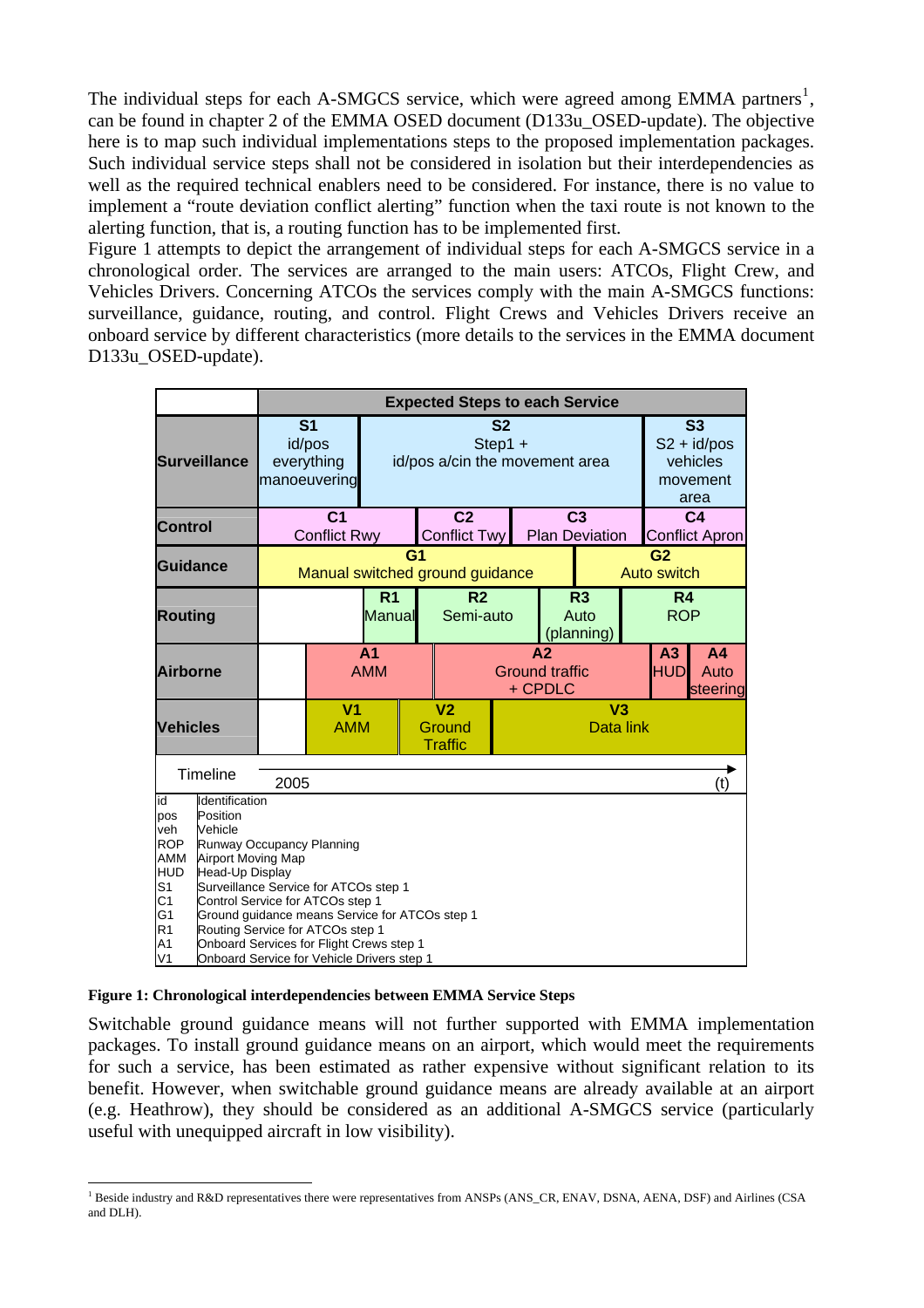## **Proposed Initial Implementation Packages**

Clustering of these different service steps to *packages of implementation* should reflect the operational needs for the considered airport. Such operational needs vary from one airport to another depending on local circumstances such as the complexity of the airport layout, the number of days of low visibility, the amount of traffic, the information flow, the traffic mix, amount of personnel available, etc. The airport-specific characteristics and the current operational procedures are important factors in order to meet the safety objectives while optimising the efficiency of surface movements and will imply significant differences in A-SMGCS implementations. These safety and efficiency operational objectives considered on top of A-SMGCS have been set by ICAO A-SMGCS Manual:

*A system providing routing, guidance and surveillance for the control of aircraft and vehicles in order to maintain the declared surface movement rate under all weather conditions within the aerodrome visibility operational level (AVOL) while maintaining the required level of safety.* (ICAO, doc9830)

## **Proposed Criteria for A-SMGCS Implementation**

It is observed that A-SMGCS is currently deployed for complex airports (more than one runway) and with significant traffic of medium or heavy aircraft. In addition, visibility conditions applicable for A-SMGCS operations represent a further primary criterion. The following table depicts a first decomposition of A-SMGCS in implementation packages according to the proposed criteria:

| Layout  | <b>Traffic</b>                                    | <b>Visibility</b> |                  |                  |                  |  |  |  |
|---------|---------------------------------------------------|-------------------|------------------|------------------|------------------|--|--|--|
|         | density                                           | Vis 1             | Vis <sub>2</sub> | Vis <sub>3</sub> | Vis <sub>4</sub> |  |  |  |
| COMPLEX | Implementation<br><b>Medium</b><br>Package (IP) 1 |                   | IP <sub>2</sub>  | IP <sub>3</sub>  | IP4              |  |  |  |
|         | IP <sub>5</sub><br>Heavy                          |                   | $\cdots$         | $\cdots$         | $\cdots$         |  |  |  |

#### <span id="page-2-0"></span>**Table 1: Implementation Package Matrix**

For each cell of the matrix implementation packages have to be designed to meet the operational needs. The balance pivot, when clustering services to "implementation packages" to provide *safe* and *efficient* surface movements under specific side conditions (visibility, layout, traffic), are the procedures to be used operationally. For instance, in visibility condition 3 (VIS3) the ATCOs are assisted by A-SMGCS surveillance and alerting services but they are not allowed to use such services as a primary source of information through relevant operational procedures, potential safety benefits will be gained but no change to throughput restrictions (procedural control) will be enabled.

The same applies to planning or onboard guidance. Introduction of these services apart from the right procedures that can influence the behaviour of the traffic would not lead to throughput benefits. The equipment, on the other hand side, is more seen as a catalyst or as a prerequisite to evoke a potential service. But procedures are always the core to enable a service to meet the operational needs.

Initial procedures developed in EMMA are outlined in the D135 EMMA Operational Requirement Document. These initial procedures for higher A-SMGCS levels are still lacking of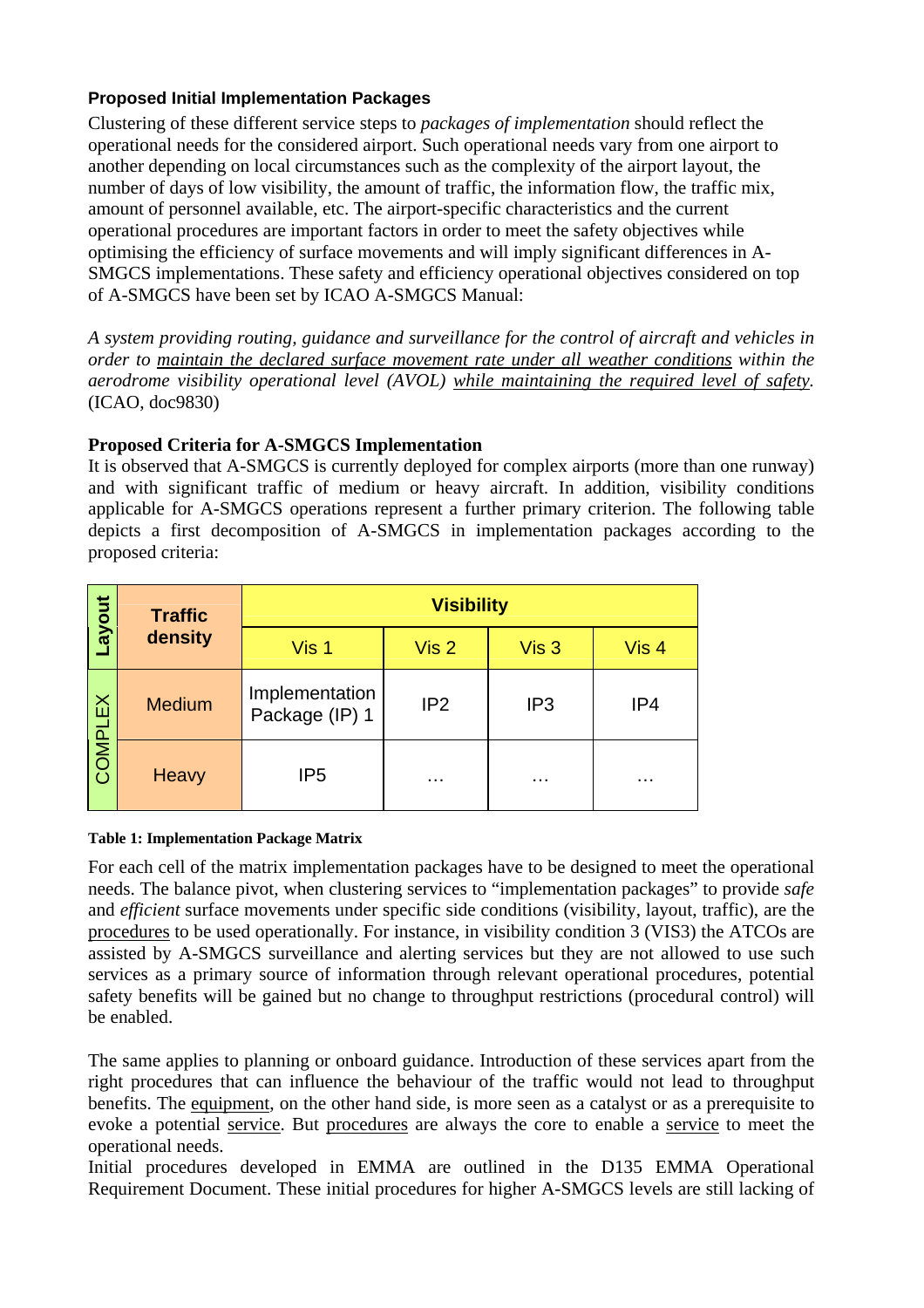maturity but are used as a starting point to form EMMA implementation packages. In the successor project EMMA2 these procedures will be tested in simulation exercises and updated by the gained results.

#### **Implementation Package 1**

Concerning [Table 1](#page-2-0) this IP is aimed a complex airport ( $>$  one RWY) with medium traffic density (< 35 movements/h) operating under VIS1. That is, the ATCO can control the traffic by visual reference at all times and everywhere and the traffic is not as heavy as the ATCOs or Pilots reach their mental capacity limits. A-SMGCS shall help here to provide surveillance (position and identification = S1) of aircraft and vehicles on the airport manoeuvring area to enhance ATCO's situation awareness (SA), to complete ATCOs situation assessment (e.g. who is who in a taxi queue far away from the control Tower or to allow them to go without pilot position reports). Further on, a runway safety net (C1) helps to prevent runway incursions. All this would contribute to safety and efficiency.

*Optional:* Since an Airport Moving Map (AMM) with its basic service (showing the position on the ground) is independent on ground equipage, Airlines and Airports could equip their aircraft and vehicle fleets with an AMM  $(A1 + V1)$  to increase the pilot's and driver's situation awareness what would increase safety again. Automatic routing or ROP  $(R3/R4^2)$  $(R3/R4^2)$  $(R3/R4^2)$  could be initiated when the surface movements are identified as too inefficient compared to runway or gate capacity. When the route is known to the system it can be transferred onboard via data link provided that aircraft are equipped with CPDLC service (A2) and provided that an input device for the ATCO and proper procedures are available.

#### **Implementation Package 2[3](#page-3-1)**

The side conditions with IP2 are the same as with IP1 except that VIS2 is predominating now, i.e. the ATCO cannot see the traffic outside. Therefore, the  $ATCO<sup>4</sup>$  $ATCO<sup>4</sup>$  $ATCO<sup>4</sup>$  should be provided with a surveillance that covers the complete movement area with position and identification information of all aircraft (S2). Since pilots and vehicle drivers can still see and avoid each other, conflict alerting service is concentrated on the runways (C1) where providing separation is the most difficult and safety critical part.

*Optional*: A Ground Traffic display showing the surrounding traffic by receiving TIS-B information  $(A2 + V2)$  would be an option to increase safety. As surveillance covers the whole airport also conflict alerting extended to the taxiway could be implemented (C2). However, detection of conflicts on taxiways by automation is a very complex task because much information has to be known to the control function, e.g. the cleared taxi route. That is why, it is assumed that *see and be seen* seems to be rather efficient with VIS2<sup>[5](#page-3-3)</sup>. When the route is known to A-SMGCS CPDLC (A2) can be implemented as well to increase safety and efficiency.

#### **Implementation Package 3**

Visibility decreases further so that pilots are not able to see and avoid each other anymore (VIS3). Conditional taxi clearances (e.g. "follow CSA123") that base on the pilots ability to see and avoid the other traffic cannot be applied anymore. Currently ATCOs take into account these new limitations and give taxi instruction following procedural control operations (one aircraft only within a specified area). Those procedures for low visibility operations (LVO) (PANS ATM, doc4444, §7.10) maintain safety (as the topmost objective) but on the expense of throughput.

<span id="page-3-0"></span> $\overline{a}$ <sup>2</sup> Manual (R1) and semi-automatic (R2) routing are identified as implementation steps and are certainly needed to evolve automatic routing (R3) at an airport. However, working with R1 and R2 are rated as too inefficient as they would support the ATCOs – therefore these first implementation steps are not considered with A-SMGCS implementation packages.

In general, IP2 complies with EUROCONTROL implementation levels  $1&2.2$ .

<span id="page-3-2"></span><span id="page-3-1"></span><sup>&</sup>lt;sup>4</sup> At some airports there is a separate Apron or Ramp Control that are not ANSP. However, within this context the ATCO term is also used for non-ANSP control units.

<span id="page-3-3"></span><sup>&</sup>lt;sup>5</sup> Has to be proven.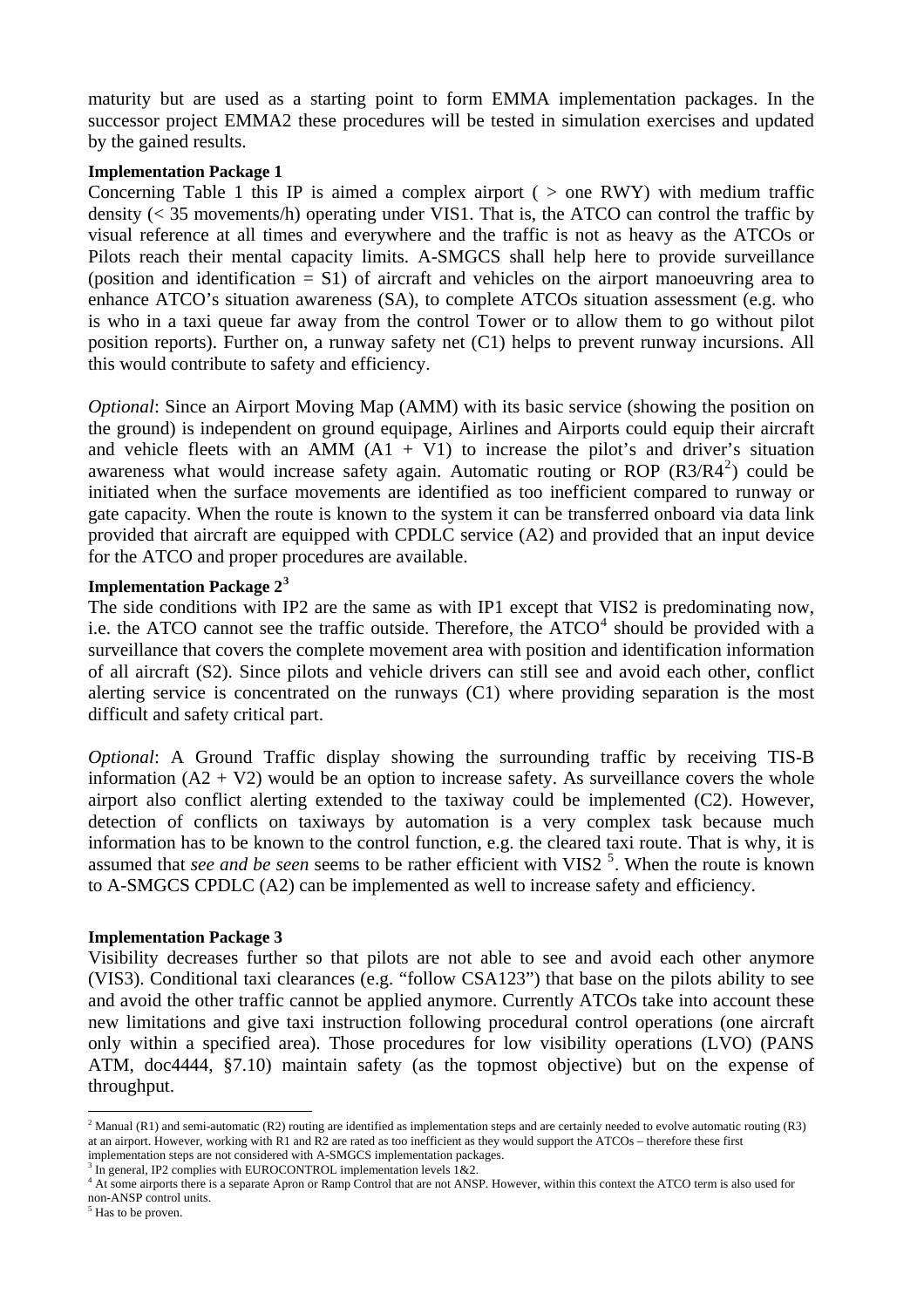A solution to maintain safety and throughput would be that aircraft are still able to see and avoid each other by providing them a step 2 onboard service (A2). A2 enables them to see the surrounding traffic by receiving surveillance information from ground stations (Ground traffic display enabled by ADS-B in and TIS-B). The main issue with this solution is the transition phase: It would be needed that all movements are equipped with this service because nonequipped movements cannot avoid other ones and they cannot be controlled in a mixed mode environment. Even when A2 would be the best solution it cannot be assumed that all aircraft are equipped from one day to the next. That is why this solution cannot be preferred for the near future.

A first interims solution would be to assist the  $\triangle TCO^6$  $\triangle TCO^6$  to provide the control service for all movements on the movement area. The runway safety net (C1) would be extended to the taxiways and aprons  $(C2 + C4)$  including a route deviation alerting service  $(C3)$ . To make the route known to the system, automatic routing should be available (R3). Surveillance would have been extended to step 3 (S3), what would enable the ATCO to provide traffic information to aircraft and vehicles for the apron area as well. But as control of the whole apron area would be hard to achieve on the basis of its surveillance display, the ATCO would only be responsible for designated areas of the apron area (taxi lanes, active stands, passive stands). Only authorised movements (vehicles must be equipped and must ask for permission to enter) would be permitted to use such areas. Other movements would be restricted to parts of those areas (ICAO doc 9830, §3.5.16.3).

A second and perhaps more likely interims solution would be to equip vehicles, which have to move on these designated areas, with a ground traffic display (V2). This would enable them to avoid conflicts with moving aircraft and they could move without regard of the ATCO.

Which solution will be applied finally is much dependent on the airport layout, local procedures, and decisions met by the local stakeholders.

*Optional:* Since S2 is available (includes TIS-B) a ground traffic display (A2) could be used by the airlines to increase situation awareness and efficiency of taxi movements. Routing can be extended to a ROP (R4) when cost/benefit data support this implementation.

#### **Implementation Package 4**

Visibility is now insufficient to taxi by visual reference. Onboard service has to be extended to step 3 (A3) that includes a head-up display (HUD) that enhances the pilot's local situation awareness by a HUD scene linked enhanced outside view. Step 2 surveillance (S2) and step 2 control (C2) assist the ATCOs and provide them the required situation awareness. Vehicles are equipped with ground traffic displays (V2) whereby they can move without additional traffic information from ATCO.

#### *Optional*:

Service to flight crews can be extended by an auto steering function (A4), which keeps the aircraft on the yellow taxi line automatically. Additionally, alerting can be extended to the apron area (C4) and automatic routing (R3) and ROP (R4) can be implemented if shortages with safety or efficiency are found.

#### **Implementation Package 5 through 8**

IP5 through IP8 are designed for the operational needs of complex airports with heavy traffic density, greater than 35 movements per hour. Since the traffic density is very high and thus the human operators often reach their capacity limits, surveillance should always be step 2 (S2) and control should always be step 3 (C3). S2 and C3 provide the ATCO with a complete surveillance and safety net of the overall movement area. This increases mainly safety. To increase or maintain throughput automatic routing including runway occupancy planning (ROP) (R4) should

<span id="page-4-0"></span> $\overline{a}$ <sup>6</sup> At some airports there is a separate Apron or Ramp Control that are not ANSP. However, within this context the ATCO term is also used for non-ANSP control units.